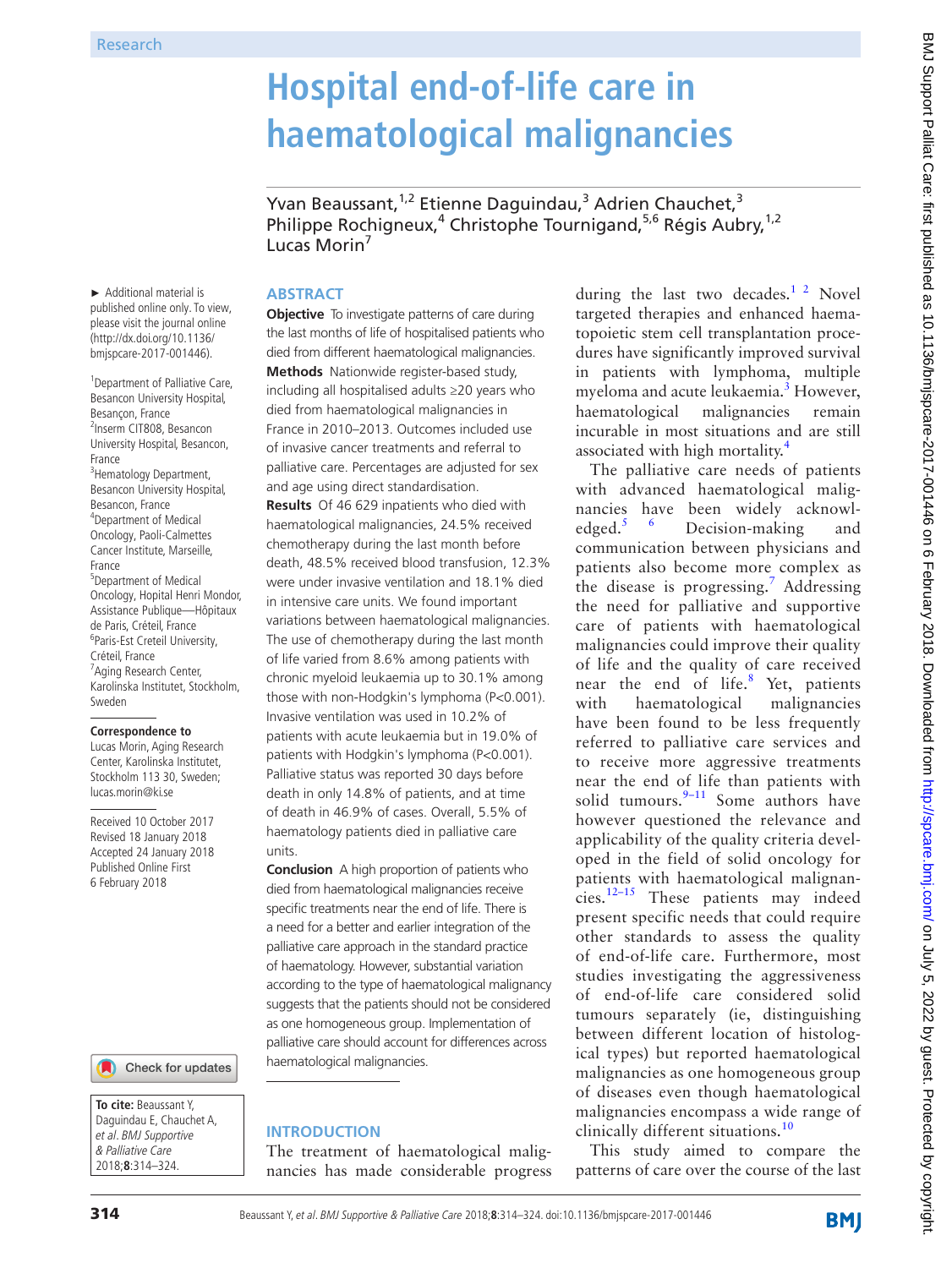3 months of life of hospitalised patients who died from different haematological malignancies. We hypothesised that the provision of specific treatments and that the use of palliative care facilities varied significantly from one haematological malignancy to another.

#### **Methods**

# **Study design and population**

Nationwide, mortality follow-back cohort using data from the French national hospital register. This register collects administrative and medical information for all inpatient admissions and outpatient visits in France. Diagnoses are coded according to the International Classification of Diseases, 10th revision (ICD-10). All hospitalised adults  $(\geq 20 \text{ years})$ who died from haematological malignancies (ICD-10 codes C81 to C95 and D46) in France between 1 January 2010 and 31 December 2013 were included. Patients were excluded from the study population if they had a concomitant solid malignancy, or had overlapping or unspecified haematological malignancies.

#### **Care outcomes**

#### Hospital admissions

Mean number of hospital admissions, mean number of days of hospitalisation, frequency of intensive care unit (ICU) admissions, proportion of patients who remained hospitalised continuously and number of emergency department (ED) visits were calculated for the 3-month period before death. We also examined the origin of the last hospital admission before death and the final place of death of haematology patients.

#### Medical interventions

We primarily investigated the administration of chemotherapy delivered in hospital (intravenously or orally), blood transfusion, invasive ventilation and haemodynamic support (ie, use of dopamine, dobutamine, dopexamine, epinephrine, norepinephrine or intravenous volume expander) within the last 3 months, 1month and 2 weeks before death. We also reported five secondary outcomes: use of radiation therapy, artificial nutritional support (regardless of the route of administration), cardiopulmonary resuscitation, tracheal intubation and dialysis by either haemodialysis, peritoneal dialysis, hemofiltration or haemodiafiltration. These medical interventions were captured if they were performed during a hospitalisation, an outpatient visit or via a hospital-at-home service. Care outcomes were chosen based on previously published studies.<sup>16</sup> <sup>17</sup>

#### Reporting of palliative status and palliative care referral

We first examined the reporting of the palliative status of patients during the last 3 months of life. This was defined as the period of time when the ICD-10 code Z51.5 'palliative care' was first

mentioned in the patients' medical records (as either principal or associated diagnosis). In France, this diagnosis code is used to indicate the need for care and treatments directly related to the palliative nature of an advanced and potentially life-threatening health condition. Reporting of this diagnosis is required for activity-based payment of palliative care, and increases the value of diagnosis-related groups (DRG) used by the National Health Insurance to calculate the reimbursement of hospital stays. It is also used for enabling the patients to access certain community-based services. Therefore, the coding of palliative status is expected to be of high quality near the end of life. Second, we investigated the referral to palliative care inpatient units (ie, inpatient units entirely dedicated to the practice of specialist palliative care) or palliative care support beds (ie, beds typically grouped in two-bed to four-bed clusters and embedded in hospital departments whose medical specialty leads to caring for seriously ill patients).<sup>[18](#page-10-1)</sup> Referral to specialist palliative care was identified in hospital discharge reports, using both diagnosis-related groups and identification of medical units. Details are available from the authors on request.

#### **Definition of covariates**

Sex, age (categorised into 10-year groups in order to maintain anonymity) and number of other chronic conditions (derived from the list of chronic diseases included in the Charlson Comorbidity Index,  $19$ and computed from inpatient diagnoses in the last 3 months of life) were extracted from the hospital register. Haematological conditions were categorised into 'acute leukaemia', 'chronic lymphoid leukaemia', 'chronic myeloid leukaemia', 'Hodgkin's lymphoma', 'multiple myeloma', 'myelodysplastic syndromes' and 'non-Hodgkin's lymphoma'. Details about the corresponding ICD-10 codes are available in online [supple](https://dx.doi.org/10.1136/bmjspcare-2017-001446)[mentary table](https://dx.doi.org/10.1136/bmjspcare-2017-001446) A1.

#### **Statistical analysis**

Care outcomes of patients with different haematological malignancies were standardised for both sex and age, using direct standardisation method with the total population as reference. This allowed for removing the confounding effect of sex and age. Differences were tested with Pearson's  $X^2$  test, Student's t-test and Wilcoxon rank sum test when appropriate (two-sided P, with P<0.001). Multivariable logistic regression analyses were also performed to investigate the association between the type of haematological malignancy and the receipt of specific treatments while adjusting for sex, age, number of other chronic conditions and category of hospital were death occurred. Adjusted ORs were reported with their 95% CI. All statistical analyses were performed using SAS JMP V.12.1.0 (SAS Institute).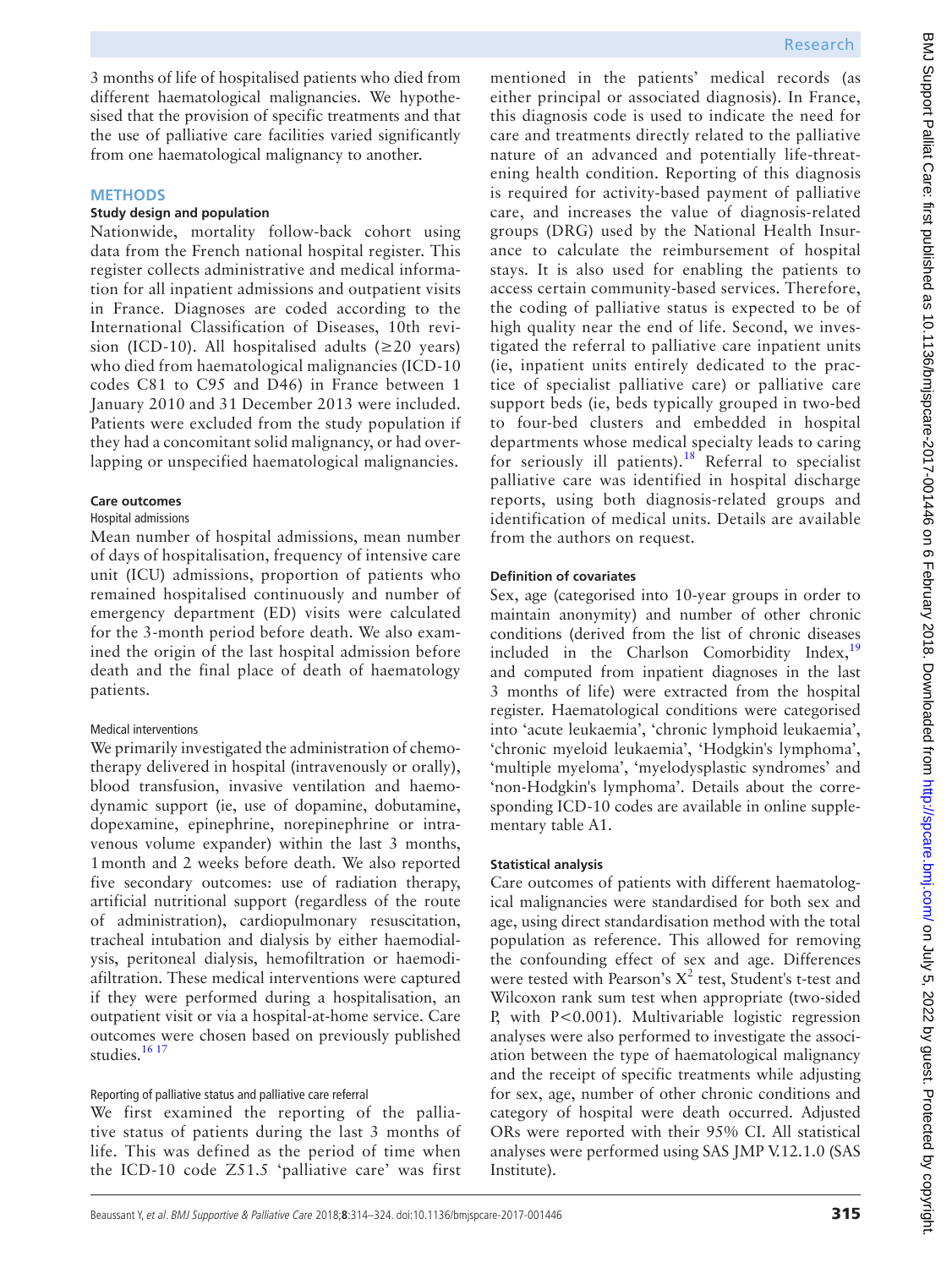

**Figure 1** Selection of study population flow chart.

## **Results**

#### **Patients characteristics**

A total of 46 629 patients with haematological malignancies who died in hospitals between 2010 and 2013 met our inclusion criteria [\(figure](#page-2-0) 1). Most patients suffered from non-Hodgkin's lymphoma (28.4%), acute leukaemia (24.7%) or multiple myeloma (18.9%). Overall, 74.3% of individuals were aged ≥70 years at time of death. This proportion, however, ranged from 50.5% in patients with Hodgkin's lymphoma to 90.4% in those with myelodysplastic syndromes ([table](#page-3-0) 1). Overall, 79.5% of patients died in public hospitals (including 28% in university hospitals), and 3.4% died in comprehensive cancer centres. The proportion of patients who had no other reported chronic condition varied from 24.0% in patients with myelodysplastic syndromes to 52.0% in those with acute leukaemia, with an average number of comorbidities ranging from 1.5 to 0.7, respectively (mean difference=−0.72, 95% CI  $-0.75$  to  $-0.69$ ). The most prevalent conditions were heart failure (25.8%), renal failure (16.2%) and diabetes (15.6%). Detailed information regarding the prevalence of comorbidities according to the type

<span id="page-2-0"></span>of haematological malignancy is available in online [supplementary appendix table A2.](https://dx.doi.org/10.1136/bmjspcare-2017-001446)

## **Hospitalisations in the last 3months of life**

During the last 3 months before death, patients had on average 2.1 hospitalisations  $(SD=1.6)$ , and were hospitalised for 34.9 days (SD=25.5). Overall, 3.2% of all 46 629 patients remained hospitalised continuously. As shown in [table](#page-4-0) 2, this proportion varied from 1.8% of patients with acute leukaemia to 5.2% of patients with chronic myeloid leukaemia. Moreover, 58.4% (n=27 231/46 629) of patients had at least one ED visit. While adjusting for possible confounders, patients with myelodysplastic syndromes were more likely to have multiple ED visits than patients with Hodgkin's lymphoma (OR 1.45, 95% CI 1.19 to 1.78), multiple myeloma (OR 1.40, 95% CI 1.29 to 1.53) or non-Hodgkin's lymphoma (OR 1.39, 95% CI 1.28 to 1.51). The place of death also varied according to the type of haematological malignancy ([table](#page-4-0) 2). Compared with patients with acute leukaemia, those with Hodgkin's lymphoma were more likely to have died in intensive care units (OR 1.85, 95% CI 1.59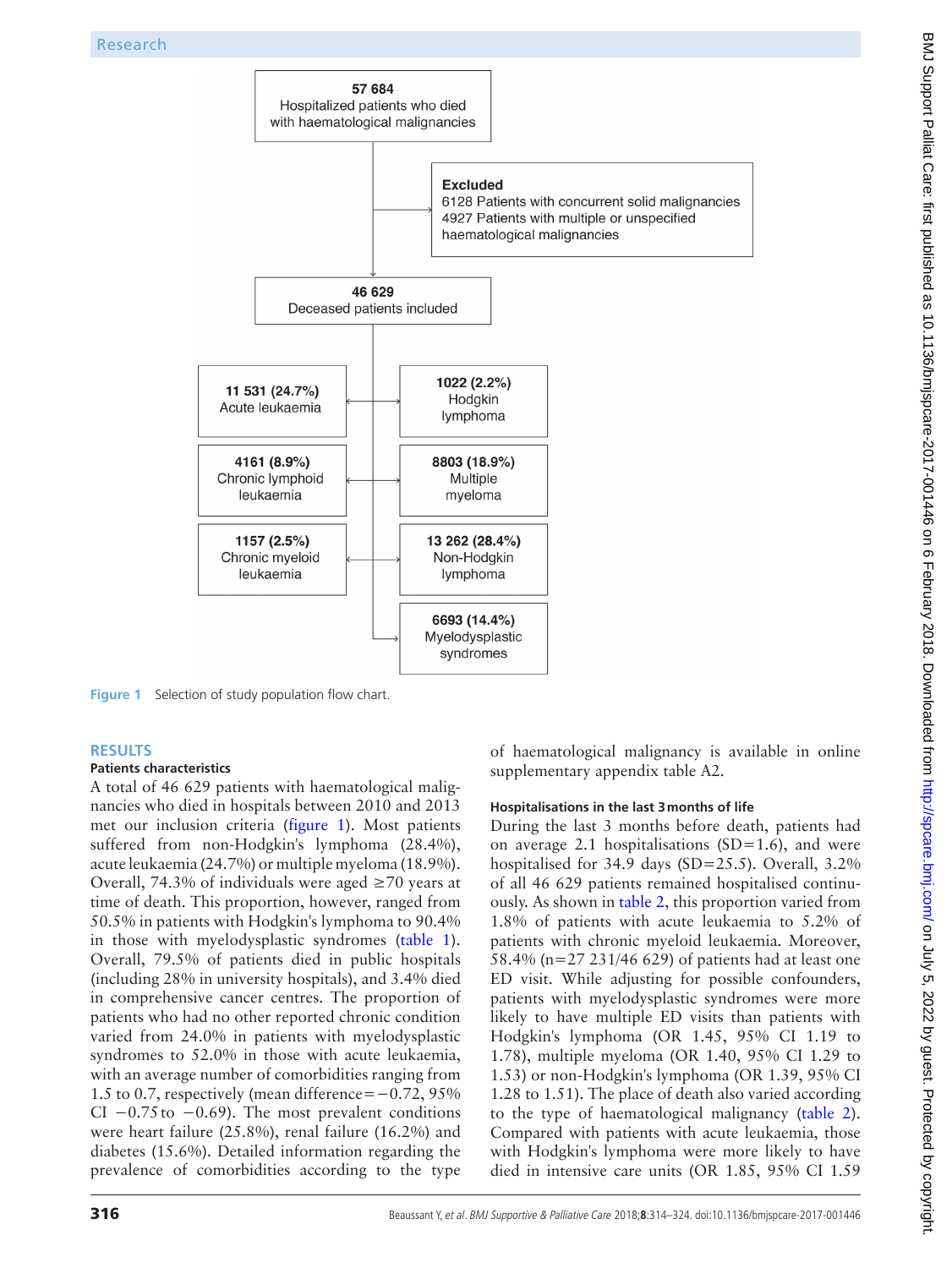|                                          |                                  |                 | Characteristic of hospitalised patients with haematological malignancies who died between 2010 and 2013 in France |                              |                       |                  |                              |                                  |
|------------------------------------------|----------------------------------|-----------------|-------------------------------------------------------------------------------------------------------------------|------------------------------|-----------------------|------------------|------------------------------|----------------------------------|
|                                          | population<br><b>Total study</b> | Acute leukaemia | Chronic lymphoid<br>leukaemia                                                                                     | Chronic myeloid<br>leukaemia | lymphoma<br>Hodgkin's | Multiple myeloma | Myelodysplastic<br>syndromes | Non-Hodgkin's<br><b>Iymphoma</b> |
|                                          | $n = 46629$                      | $n = 11531$     | $n = 4161$                                                                                                        | $n = 1157$                   | $n = 1022$            | $n = 8803$       | $n = 6693$                   | $n = 13262$                      |
|                                          | n (%)                            | n (%)           | n (%)                                                                                                             | n (%)                        | n (%)                 | n (%)            | n (%)                        | n (%)                            |
| Sex                                      |                                  |                 |                                                                                                                   |                              |                       |                  |                              |                                  |
| Men                                      | 25883 (55.5)                     | 6304 (54.7)     | (59.2)<br>2463                                                                                                    | 631 (54.5)                   | 616 (60.3)            | 4587 (52.1)      | 3769 (56.3)                  | 7513 (56.7)                      |
| Women                                    | 20746 (44.5)                     | 5227 (45.3)     | (40.8)<br>1698                                                                                                    | 526 (45.5)                   | 406 (39.7)            | 4216 (47.9)      | 2924 (43.7)                  | 5749 (43.4)                      |
| Age at time of death (years)             |                                  |                 |                                                                                                                   |                              |                       |                  |                              |                                  |
| $\frac{60}{5}$                           | 4955 (10.6)                      | 1800 (15.6)     | 162(3.9)                                                                                                          | 83 (7.2)                     | 342 (33.5)            | 772 (8.8)        | 201(3.0)                     | 1595 (12.0)                      |
| $60 - 69$                                | 7024(15.1)                       | 2126 (18.4)     | 464 (11.2)                                                                                                        | 114(9.9)                     | 164(16.1)             | 1562 (17.7)      | 447 (6.7)                    | 2147 (16.2)                      |
| $70 - 79$                                | 13157 (28.2)                     | 3466 (30.1)     | 1133(27.2)                                                                                                        | 314(27.1)                    | 223 (21.8)            | 2768 (31.4)      | 1452(21.7)                   | 3801 (28.7)                      |
| $80 - 89$                                | 17572 (37.7)                     | 3523 (30.6)     | (45.7)<br>1902                                                                                                    | 502 (43.4)                   | 270 (26.4)            | 3177 (36.1)      | 3411 (51.0)                  | 4787 (36.1)                      |
| 90 and older                             | 3921 (8.4)                       | 616(5.3)        | 500 (12.0)                                                                                                        | 144(12.5)                    | 23(2.3)               | 524 (6.0)        | 1182(17.7)                   | 932 (7.0)                        |
| Number of Charlson chronic comorbidities |                                  |                 |                                                                                                                   |                              |                       |                  |                              |                                  |
| Mean (SD)                                | 1.1(1.1)                         | 0.7(0.9)        | 1.2)<br>1.2(                                                                                                      | 1.4(1.3)                     | 1.1(1.2)              | 1.1(1.1)         | 1.5(1.3)                     | 1.0(1.1)                         |
| $\circ$                                  | 18 204 (39.0)                    | 6001 (52.0)     | (33.0)<br>1372                                                                                                    | 338 (29.2)                   | 407 (39.8)            | 3026 (34.4)      | 1608 (24.0)                  | 5452 (41.1)                      |
|                                          | 14777(31.7)                      | 3494 (30.3)     | (32.1)<br>1337                                                                                                    | 356 (30.8)                   | 314 (30.7)            | 2967 (33.7)      | 2030 (30.3)                  | 4279 (32.3)                      |
| $\widetilde{\lambda}$                    | 13648 (29.3)                     | 2036 (17.7)     | (34.9)<br>1452                                                                                                    | 463 (40.0)                   | 301 (29.5)            | 2810 (31.9)      | 3055 (45.6)                  | 3531 (26.6)                      |
| Category of hospital where patients died |                                  |                 |                                                                                                                   |                              |                       |                  |                              |                                  |
| University hospital                      | 13070 (28.0)                     | 4031 (35.0)     | (23.3)<br>971                                                                                                     | 311 (26.9)                   | 330 (32.3)            | 2450 (27.8)      | 1477(22.1)                   | 3500 (26.4)                      |
| Large general<br>hospital                | 21109 (45.3)                     | 5003 (43.4)     | (49.3)<br>2051                                                                                                    | 520 (44.9)                   | 436 (42.7)            | 4021 (45.7)      | 3472 (51.9)                  | 5606 (42.3)                      |
| Small general<br>hospital                | 1836(3.9)                        | 319(2.8)        | (5.2)<br>215                                                                                                      | 63 (5.5)                     | 21(2.1)               | 330 (3.8)        | 396 (5.9)                    | 492 (3.7)                        |
| Rural hospital                           | 1042(2.2)                        | 136(1.2)        | (2.9)<br>119                                                                                                      | 36(3.1)                      | 20(2.0)               | 218 (2.5)        | 177(2.6)                     | 336 (2.5)                        |
| Comprehensive<br>cancer centre           | 1568 (3.4)                       | 561 (4.9)       | 86 (2.1)                                                                                                          | 16(1.4)                      | 43 (4.2)              | 226 (2.6)        | 83(1.2)                      | 553 (4.2)                        |
| For-profit clinic                        | 3613 (7.8)                       | 625(5.4)        | (8.0)<br>331                                                                                                      | 99 (8.6)                     | 93 (9.1)              | 679 (7.7)        | 441 (6.6)                    | 1345 (10.1)                      |
| Not-for-profit clinic                    | 2577 (5.5)                       | 554 (4.8)       | (5.2)<br>216                                                                                                      | 61(5.3)                      | 48 (4.7)              | 510 (5.8)        | 368 (5.5)                    | 820 (6.2)                        |
| Rehabilitation care<br>facility          | 814 (3.9)                        | 302 (2.6)       | (4.1)<br>172                                                                                                      | 51 (4.4)                     | 31 (3.0)              | 369 (4.2)        | 279 (4.2)                    | 610(4.6)                         |

<span id="page-3-0"></span>Beaussant Y, et al. BMJ Supportive & Palliative Care 2018;8:314–324. doi:10.1136/bmjspcare-2017-001446 317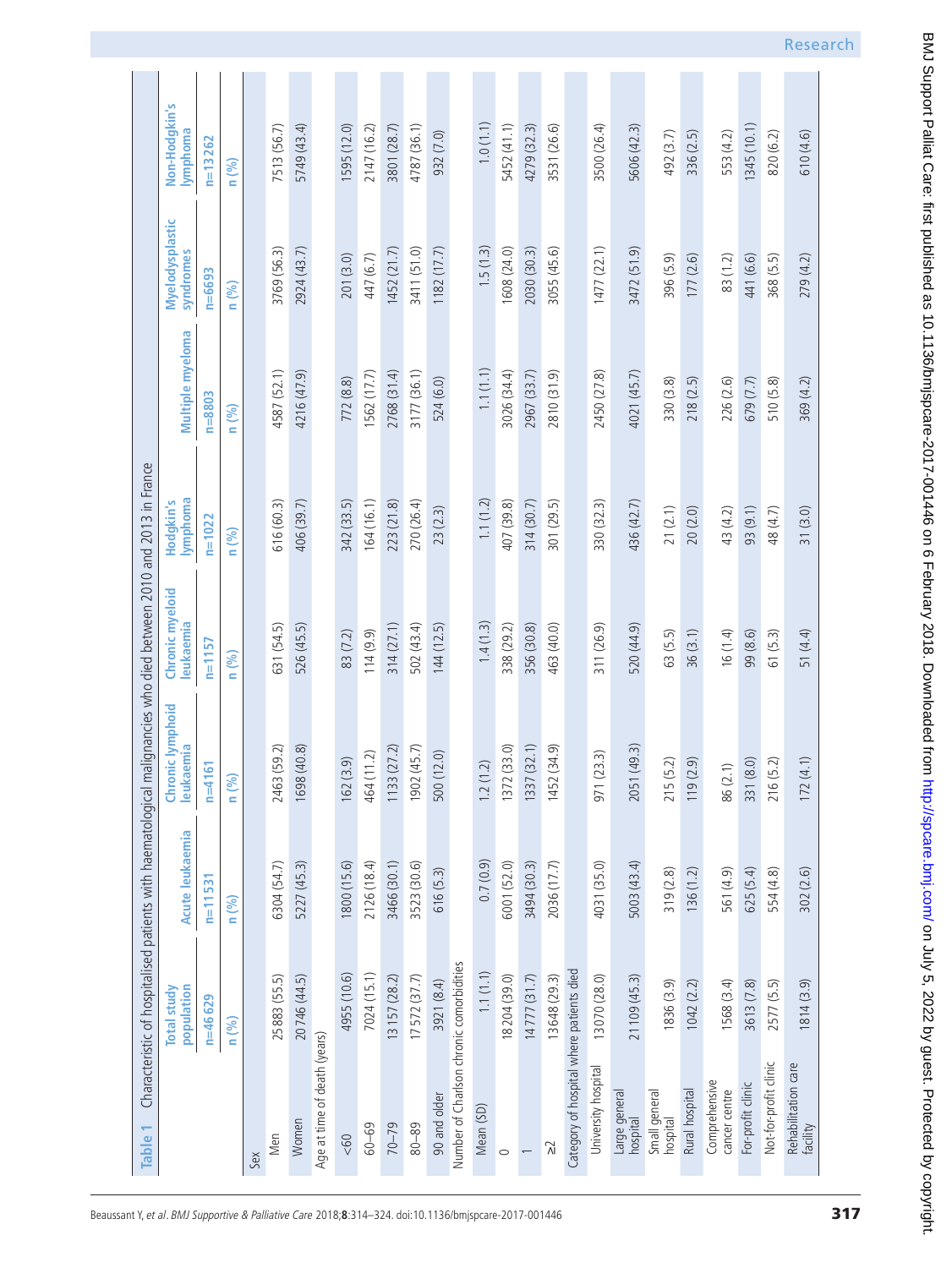<span id="page-4-0"></span>

| Hospital admissions and use of hospital resources in the last<br>$\overline{\mathbf{c}}$<br>Table:                                                                                                    |                                  |                     |                               |                              | 3 months before death of patients with different haematological malignancies |                  |                               |                           |
|-------------------------------------------------------------------------------------------------------------------------------------------------------------------------------------------------------|----------------------------------|---------------------|-------------------------------|------------------------------|------------------------------------------------------------------------------|------------------|-------------------------------|---------------------------|
|                                                                                                                                                                                                       | population<br><b>Total study</b> | kaemia<br>Acute leu | Chronic lymphoid<br>leukaemia | Chronic myeloid<br>leukaemia | lymphoma<br>Hodgkin's                                                        | Multiple myeloma | Myelo-dysplastic<br>syndromes | Non-Hodgkin's<br>lymphoma |
|                                                                                                                                                                                                       | $n = 46629$                      | $n = 11531$         | $n=4161$                      | $n = 1157$                   | $n = 1022$                                                                   | $n = 8803$       | $n = 6693$                    | $n = 13262$               |
| Hospital admissions                                                                                                                                                                                   |                                  |                     |                               |                              |                                                                              |                  |                               |                           |
| Number of hospital admissions (mean, SD)*                                                                                                                                                             | 2.1(1.6)                         | 2.2(1.8)            | 2.0(1.6)                      | 2.0(1.8)                     | 2.0(1.4)                                                                     | 2.0(1.5)         | 2.1(1.7)                      | 2.1(1.5)                  |
| Number of days of hospitalisation (mean,<br>SD)†                                                                                                                                                      | 34.9 (25.5)                      | 30.9 (23.7          | 32.5(25.3)                    | 33.1 (26.3)                  | 38.7 (27.5)                                                                  | 35.2 (25.5)      | 34.9 (25.5)                   | 38.9 (26.1)               |
| Continuous hospitalisation during last<br>3 months (%)‡                                                                                                                                               | 3.2%                             | 1.8%                | 3.0%                          | 3.9%                         | 5.2%                                                                         | 3.6%             | 3.3%                          | 3.9%                      |
| Emergency department visits (%)#                                                                                                                                                                      |                                  |                     |                               |                              |                                                                              |                  |                               |                           |
| $\circ$                                                                                                                                                                                               | 41.6%                            | 41.0%               | 39.0%                         | 36.8%                        | 44.5%                                                                        | 43.4%            | 36.4%                         | 44.6%                     |
|                                                                                                                                                                                                       | 43.0%                            | 43.3%               | 45.2%                         | 47.0%                        | 42.1%                                                                        | 42.6%            | 43.2%                         | 42.1%                     |
| $\sim$                                                                                                                                                                                                | 12.2%                            | 12.1%               | 12.5%                         | 12.6%                        | 11.3%                                                                        | 11.3%            | 15.5%                         | 11.1%                     |
| $\mathfrak{D}$                                                                                                                                                                                        | 3.2%                             | 3.6%                | 3.4%                          | 3.7%                         | 2.1%                                                                         | 2.6%             | 5.0%                          | 2.2%                      |
| Provenance of the last hospital admission (%)#                                                                                                                                                        |                                  |                     |                               |                              |                                                                              |                  |                               |                           |
| Transfer from another unit or facility                                                                                                                                                                | 23.6%                            | 18.9%               | 20.3%                         | 24.5%                        | 27.6%                                                                        | 24.4%            | 21.1%                         | 29.1%                     |
| Admission through the emergency department 36.9%                                                                                                                                                      |                                  | 37.6%               | 42.8%                         | 39.7%                        | 34.5%                                                                        | 35.6%            | 42.8%                         | 32.2%                     |
| Admission from home                                                                                                                                                                                   | 38.5%                            | 42.6%               | 35.8%                         | 34.1%                        | 37.1%                                                                        | 39.1%            | 34.9%                         | 37.8%                     |
| Admission from nursing homes                                                                                                                                                                          | 0.5%                             | 0.3%                | 0.7%                          | 0.7%                         | 0.5%                                                                         | 0.4%             | 0.7%                          | 0.4%                      |
| Admission from hospital-at-home services                                                                                                                                                              | 0.5%                             | 0.6%                | $0.3\%$                       | 1.0%                         | 0.2%                                                                         | 0.6%             | 0.4%                          | 0.5%                      |
| Place of death (%)#                                                                                                                                                                                   |                                  |                     |                               |                              |                                                                              |                  |                               |                           |
| Emergency department                                                                                                                                                                                  | 2.0%                             | 2.2%                | 2.4%                          | 2.5%                         | 1.4%                                                                         | 1.9%             | 2.1%                          | 1.6%                      |
| Palliative care unit                                                                                                                                                                                  | 5.5%                             | 6.3%                | 3.3%                          | $5.1\%$                      | 3.4%                                                                         | 5.8%             | 4.1%                          | 6.4%                      |
| Intensive care unit                                                                                                                                                                                   | 18.1%                            | 15.8%               | 24.4%                         | 26.0%                        | 27.5%                                                                        | 15.8%            | 21.7%                         | 16.3%                     |
| Other acute care unit                                                                                                                                                                                 | 63.4%                            | 68.0%               | 59.6%                         | 53.8%                        | 55.4%                                                                        | 64.1%            | 61.2%                         | 62.6%                     |
| Rehabilitation care unit                                                                                                                                                                              | 11.1%                            | 7.8%                | 10.4%                         | 12.6%                        | 12.4%                                                                        | 12.4%            | 10.8%                         | 13.2%                     |
| Sex-standardised and age-standardised values, using the total study population<br>*P<0.001 (Wilcoxon rank sum test).<br>$\text{TP}$ <0.001 (Pearson's $\chi^2$ test).<br>+P<0.001 (Student's t-test). |                                  | as reference.       |                               |                              |                                                                              |                  |                               |                           |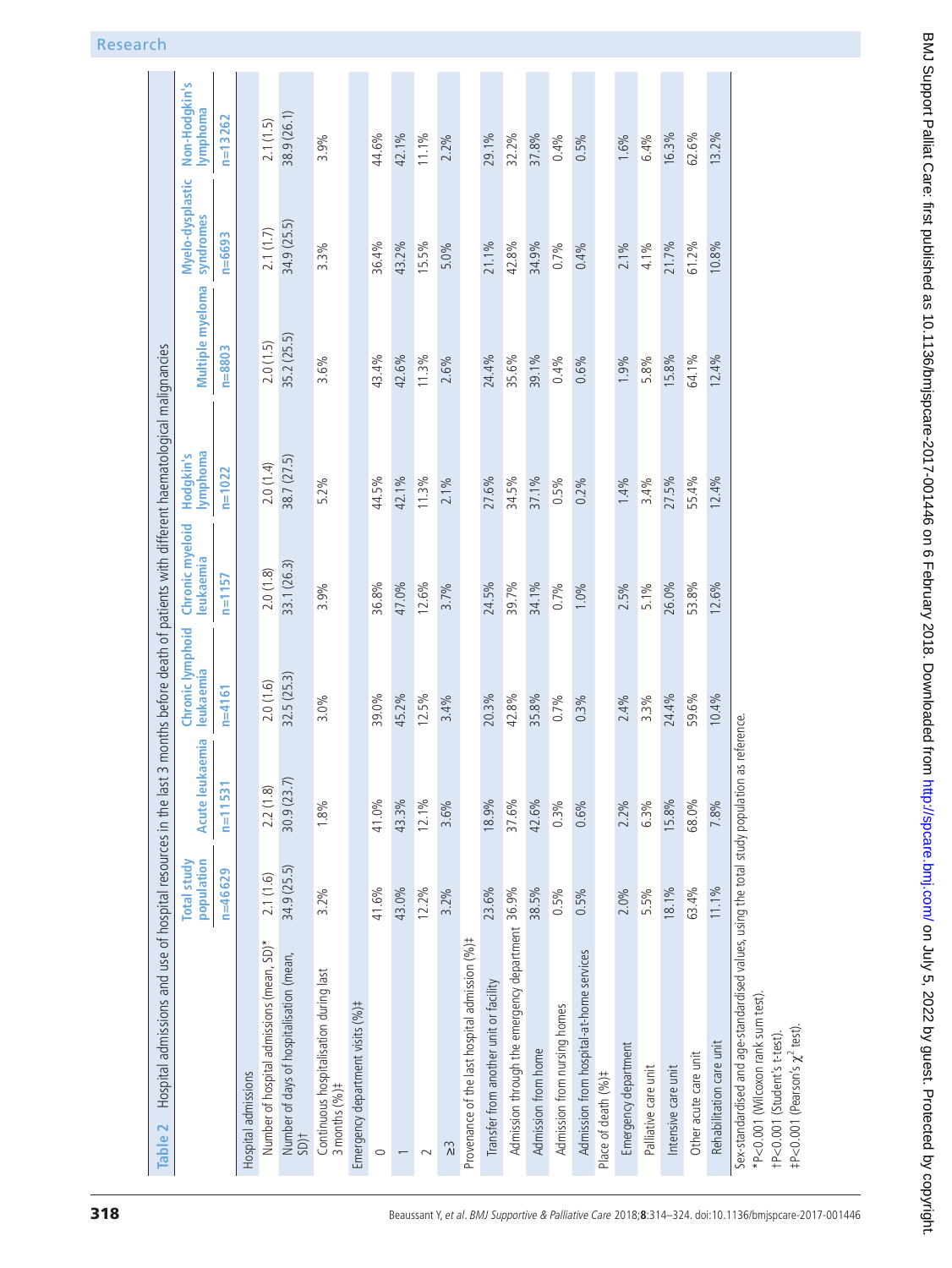to 2.15), and less likely to have died in palliative care units (OR 0.61; 95% CI 0.42 to 0.85).

**Treatment use over the course of the last 3months of life**

Overall, out of a total of 46 629 inpatients, 17 655 (37.9%) received chemotherapy over the course of the last 3 months before death, 26 701 (57.3%) received blood transfusion, 5970 (12.8%) received invasive ventilation and 7053 (15.1%) received haemodynamic support. We found considerable variation in the use of these treatments, both over time and between haematological malignancies (see online [supplementary](https://dx.doi.org/10.1136/bmjspcare-2017-001446) [appendix figure A1 and table A3](https://dx.doi.org/10.1136/bmjspcare-2017-001446) and Table A3). During the last month before death, the use of chemotherapy varied from 8.6% of patients with chronic myeloid leukaemia to 30.1% of patients with non-Hodgkin's lymphoma, while the use of invasive ventilation varied from 10.2% of patients with acute leukaemia to 19.0% of patients with Hodgkin's lymphoma [\(table](#page-6-0) 3). Likewise, although 41.7% of all patients received blood transfusion within the last 2 weeks before death, this proportion ranged from 28.3% of patients with non-Hodgkin's lymphoma to 59% of patients with acute leukaemia (P<0.001). These variations remained while adjusting for potential confounders [\(table](#page-7-0) 4). Although less frequent, artificial nutrition, tracheotomy and dialysis were still common during the last month of life.

# **Palliative care referral to in the last 3 months of life**

The reporting of palliative status gradually increased over the last 3months before death, from 14.8% of patients 30 days before death to 46.9% at time of death. However, 53.1% of patients died without any reporting of their palliative status. This proportion was especially high for patients with myelodysplastic syndromes, chronic lymphoid leukaemia and chronic myeloid leukaemia (64.4%, 63.5% and 61.4%, respectively). Also, 6% of patients were admitted in palliative care units during their last 3months of life, and 5.5% eventually died in palliative care units. We found only little variation according to the type of haematological malignancy [\(table](#page-8-0) 5), but considerable discrepancies across hospital facilities. The proportion of deaths occurring in palliative care units ranged from 0% in comprehensive cancer centres (0/1559) to 32.5% (728/1502) in private-not-for-profit clinics.

# **Discussion**

Our study shows high rates of treatment use in the last months of life of hospitalised patients with haematological malignancies. Overall, 25% of decedents received chemotherapy during the last month before death, 48% received blood transfusion, 12% had invasive ventilation and 18% died in ICUs. Furthermore, the use of invasive ventilation and haemodynamic support increased steadily during the last 3 months of life.

Patients with Hodgkin's lymphoma or acute leukaemia died younger and had less comorbidities than patients with other haematological malignancies. These patients were also more likely to die in tertiary hospitals than patients who died from chronic lymphoid leukaemia or myelodysplastic syndromes. This may be due to the necessity for patients with Hodgkin's disease or acute leukaemia to have access to highly specialised physicians and treatments. In addition, the overall prevalence of chemotherapy administration during the last month before death varied from <10% in patients with chronic myeloid leukaemia or myelodysplastic syndromes up to 30% in patients who died from non-Hodgkin's lymphoma. Clinical factors most likely explain a large share of this variation: haematological malignancies have different levels of chemosensitivity, are more or less likely to induce severe cytopenia, have different prognoses and shape different end-of-life trajectories in terms of functional decline and psychological distress. In our opinion, these variations could also explain the considerable heterogeneity in the findings reported in previous studies, with rates of chemotherapy use in the last month of life ranging from 14% to  $43\%$ .<sup>920</sup>

Studies investigating ICU admission of haematology patients also showed contrasted results, with 19%–33% of patients dying in ICU.<sup>21</sup> Our results show important variations between the different haematological malignancies (from 15% to 27%), thus suggesting disease-specific patterns of ICU referral near the end of life. For instance, it could be hypothesised that because of their higher survival rates, patients with Hodgkin's lymphoma or chronic myeloid leukaemia were more likely to benefit from ICU care than patients with other haematological malignancies. However, these high rates of patients who died in ICU are a matter of concern, given that patients who die in ICU often experience greater physical and emotional distress and worse quality of life than patients who die at home with hospice care, and that their caregivers may have a higher risk of prolonged grief. $^{22}$  Decisions to transfer patients with advanced haematological malignancies to ICUs should therefore be anticipated and carefully examined.<sup>23</sup><sup>24</sup>

Blood transfusion near the end of life is a critical issue in haematology, and is frequently continued close to death even in palliative care services.<sup>[25](#page-10-6)</sup> Classifying it as an 'aggressive' treatment is debatable. Because bone marrow failure is frequent in haematological malignancies, blood transfusion represents an early life-supporting intervention, often associated with brisk clinical improvement. At the end of life, these treatments might have been considered as a tool to improve the quality of life.<sup>26,27</sup> On the other hand, blood transfusion may hinder death at home or in hospice, and contribute to prolong patients' lives beyond their wish. $28\frac{29}{29}$  Thus, the decision to continue or discontinue blood transfusion near the end of life should take into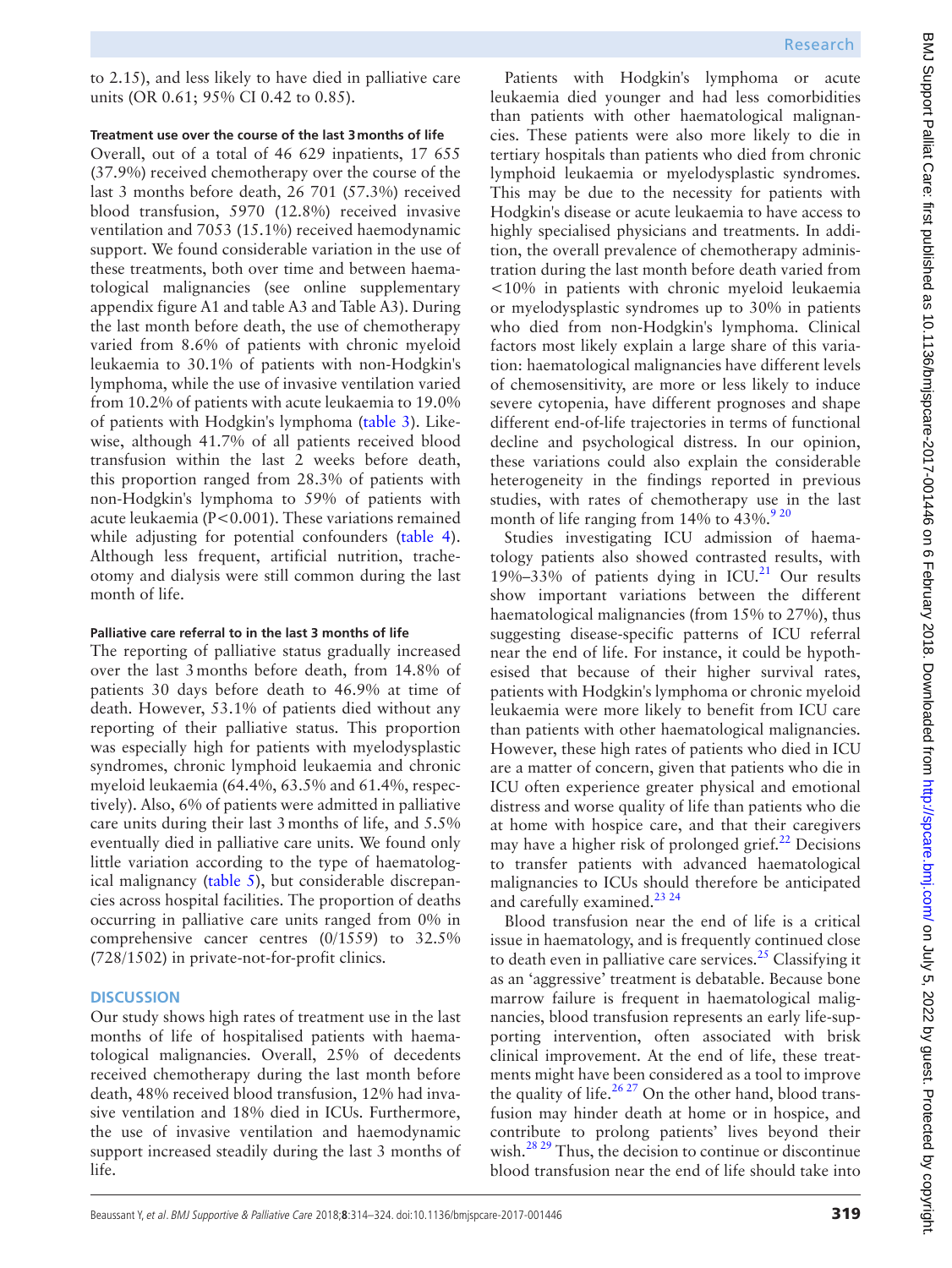<span id="page-6-0"></span>

| Table 3                                                                                                                                                                                                                                        |                                  |                 | Frequency of treatment use in hospitalised patients with different haematological malignancies |                              |                       |                  |                              |                           |
|------------------------------------------------------------------------------------------------------------------------------------------------------------------------------------------------------------------------------------------------|----------------------------------|-----------------|------------------------------------------------------------------------------------------------|------------------------------|-----------------------|------------------|------------------------------|---------------------------|
|                                                                                                                                                                                                                                                | population<br><b>Total study</b> | Acute leukaemia | Chronic lymphoid<br>leukaemia                                                                  | Chronic myeloid<br>leukaemia | Iymphoma<br>Hodgkin's | Multiple myeloma | Myelodysplastic<br>syndromes | Non-Hodgkin's<br>lymphoma |
|                                                                                                                                                                                                                                                | $n=46629$                        | $n = 11531$     | $n = 4161$                                                                                     | $n = 1157$                   | $n = 1022$            | $n = 8803$       | $n = 6693$                   | $n = 13262$               |
|                                                                                                                                                                                                                                                | n (%)                            | n $(%)^*$       | $n (9/6) *$                                                                                    | $n (9/6) *$                  | $n (9/6) *$           | $n (9/6) *$      | n (%)*                       | n (%)*                    |
| Last month before death                                                                                                                                                                                                                        |                                  |                 |                                                                                                |                              |                       |                  |                              |                           |
| Chemotherapy                                                                                                                                                                                                                                   | 11419(24.5)                      | 3007 (26.1)     | 699 (16.8)                                                                                     | 100(8.6)                     | 293 (28.7)            | 2495 (28.3)      | 619 (9.3)                    | 3986 (30.1)               |
| <b>Blood transfusion</b>                                                                                                                                                                                                                       | 22623 (48.5)                     | 7793 (67.6)     | 1631 (39.2)                                                                                    | 555 (48.0)                   | 356 (34.9)            | 3813 (43.3)      | 4044 (60.4)                  | 4423 (33.4)               |
| Invasive ventilation                                                                                                                                                                                                                           | 5718 (12.3)                      | 1180 (10.2)     | 689 (16.6)                                                                                     | 216 (18.7)                   | 194 (19.0)            | 911 (10.3)       | 1040 (15.5)                  | 1575 (11.9)               |
| Haemodynamic support                                                                                                                                                                                                                           | 6577 (14.1)                      | 1339 (11.6)     | 746 (17.9)                                                                                     | 250 (21.6)                   | 217(21.3)             | 1096(12.4)       | 1187(17.7)                   | 820 (13.7)                |
| Radiation therapy                                                                                                                                                                                                                              | 864 (1.9)                        | 63 (0.5)        | 21(0.5)                                                                                        | 4(0.4)                       | 13(1.3)               | 368 (4.2)        | 29 (0.4)                     | 344 (2.6)                 |
| Artificial nutrition                                                                                                                                                                                                                           | 4539 (9.7)                       | 874 (7.6)       | 468 (11.2)                                                                                     | (2.11.9)                     | 149 (14.6)            | 754 (8.6)        | 734 (11.0)                   | 1463 (11.0)               |
| Tracheotomy                                                                                                                                                                                                                                    | 3255 (7.0)                       | 688 (6.0)       | 391 (9.4)                                                                                      | 110(9.5)                     | 121(11.8)             | 525 (6.0)        | 608(9.1)                     | 867 (6.5)                 |
| Cardiopulmonary<br>resuscitation                                                                                                                                                                                                               | 872 (1.9)                        | 171(1.5)        | 106(2.5)                                                                                       | 39 (3.4)                     | 35(3.5)               | 134(1.5)         | 161(2.4)                     | 238 (1.8)                 |
| Dialysis                                                                                                                                                                                                                                       | 3498 (7.5)                       | 557 (4.8)       | 320 (7.7)                                                                                      | 110(9.5)                     | 89 (8.7)              | 1108 (12.6)      | 522 (7.8)                    | 824 (6.2)                 |
| Last 2 weeks before death                                                                                                                                                                                                                      |                                  |                 |                                                                                                |                              |                       |                  |                              |                           |
| Chemotherapy                                                                                                                                                                                                                                   | 8113 (17.4)                      | 2274 (19.7)     | 452 (10.9)                                                                                     | 63 (5.4)                     | 183 (17.9)            | 1642 (18.7)      | 402 (6.0)                    | 2816 (21.2)               |
| <b>Blood transfusion</b>                                                                                                                                                                                                                       | 19441 (41.7)                     | 6798 (59.0)     | 1424(34.2)                                                                                     | 474 (41.0)                   | 303 (29.6)            | 3195 (36.3)      | 3495 (52.2)                  | 3749 (28.3)               |
| Invasive ventilation                                                                                                                                                                                                                           | 5654 (12.1)                      | 1175(10.2)      | 684 (16.4)                                                                                     | 216 (18.6)                   | $(8.31)$ $561$        | 898 (10.2)       | 1033(15.4)                   | 1547 (11.7)               |
| Haemodynamic support                                                                                                                                                                                                                           | 6393 (13.7)                      | 1302(11.3)      | 731 (17.6)                                                                                     | 247 (21.3)                   | 213 (20.8)            | 1058 (12)        | 1151(17.2)                   | 1761(13.3)                |
| Radiation therapy                                                                                                                                                                                                                              | 620 (1.3)                        | 47 (0.4)        | 16(0.4)                                                                                        | 4(0.3)                       | 10(1.0)               | 265 (3.0)        | 24 (0.4)                     | 242 (1.8)                 |
| Artificial nutrition                                                                                                                                                                                                                           | 4227 (9.1)                       | 820 (7.1)       | 448 (10.8)                                                                                     | 131(11.3)                    | 139 (13.6)            | 709 (8.1)        | 710 (10.6)                   | 1323(10.0)                |
| Tracheotomy                                                                                                                                                                                                                                    | 3206 (6.9)                       | 685 (5.9)       | 384 (9.2)                                                                                      | 109(9.4)                     | 118(11.5)             | 517 (5.9)        | 591 (8.8)                    | 848 (6.4)                 |
| Cardiopulmonary<br>resuscitation                                                                                                                                                                                                               | 869 (1.9)                        | 171(1.5)        | 106(2.5)                                                                                       | 39(3.4)                      | 35(3.5)               | 134(1.5)         | 156(2.3)                     | 237 (1.8)                 |
| Dialysis                                                                                                                                                                                                                                       | 3419 (7.3)                       | 550 (4.8)       | 317 (7.6)                                                                                      | 109(9.5)                     | 88 (8.7)              | 1073 (12.2)      | 515(7.7)                     | 800 (6.0)                 |
| *Sex-standardised values, using the total study population as reference. Due to this weighting, the sum of exposed individuals in each group may exceed the total (non-standardised) number of<br>exposed individuals in the study population. |                                  |                 |                                                                                                |                              |                       |                  |                              |                           |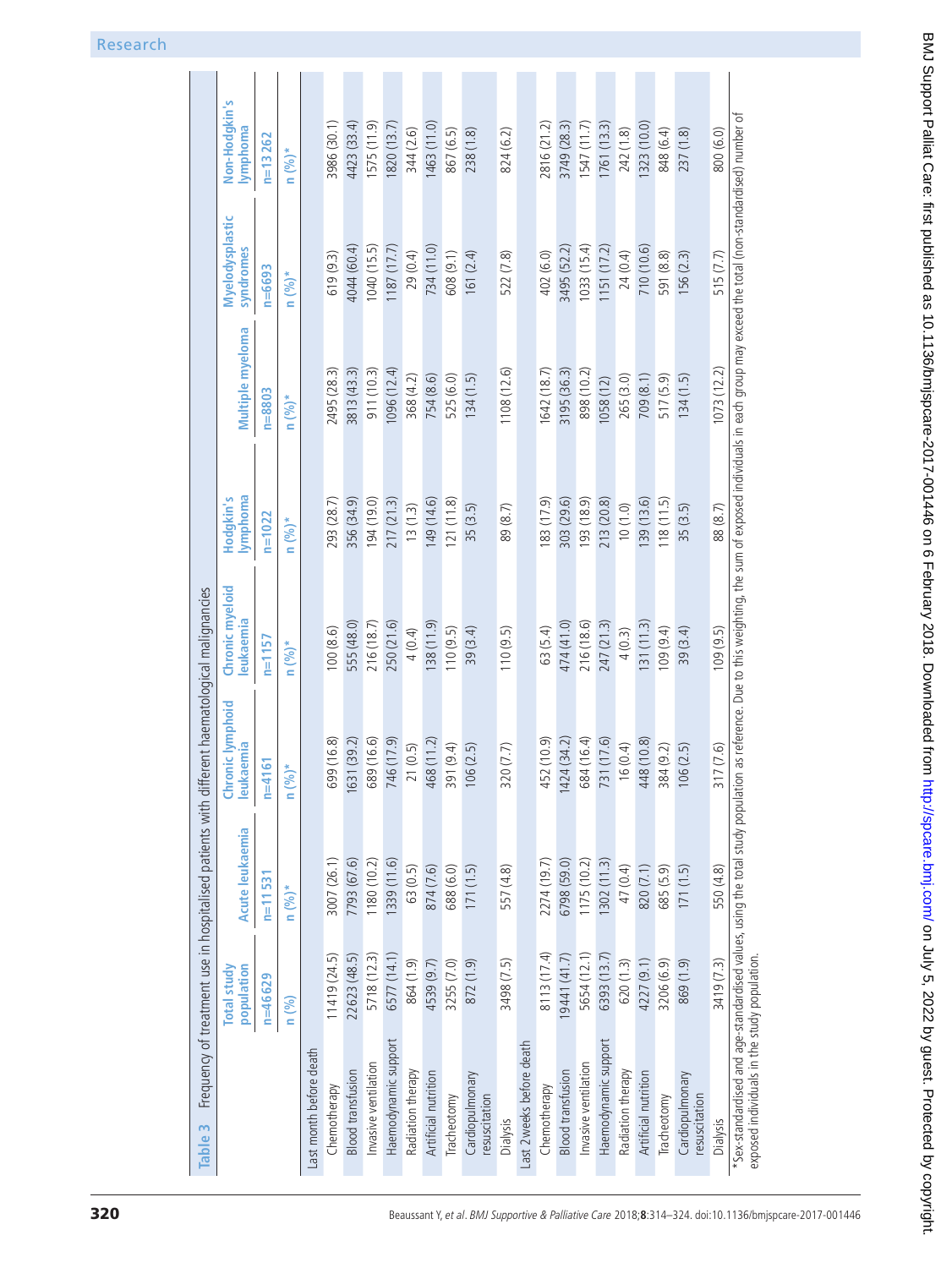<span id="page-7-0"></span>**Table 4** Adjusted likelihood for hospitalised patients with different haematological malignancies to receive specific treatments during the last month before death

|                            | Chemotherapy                  | <b>Blood transfusion</b>                           | <b>Invasive ventilation</b>                                                                                                                                                                                                        | <b>Haemodynamic support</b>                                       |
|----------------------------|-------------------------------|----------------------------------------------------|------------------------------------------------------------------------------------------------------------------------------------------------------------------------------------------------------------------------------------|-------------------------------------------------------------------|
|                            | Adjusted OR (95% CI)*         | Adjusted OR (95% CI)*                              | Adjusted OR (95% CI)*                                                                                                                                                                                                              | Adjusted OR (95% CI)*                                             |
| Acute leukaemia            |                               |                                                    |                                                                                                                                                                                                                                    |                                                                   |
| Chronic lymphoid leukaemia | 0.57(0.51 to 0.63)            | $0.30(0.28 \text{ to } 0.33)$                      | 1.81 (1.62 to 2.03)                                                                                                                                                                                                                | 1.70 (1.53 to 1.90)                                               |
| Chronic myeloid leukaemia  | $0.28$ (0.22 to 0.34)         | $0.48$ (0.42 to 0.54)                              | 1.97 (1.63 to 2.36)                                                                                                                                                                                                                | 1.99 (1.68 to 2.36)                                               |
| Hodgkin's disease          | 1.04 (0.90 to 1.21)           | 0.28 (0.25 to 0.32)                                | 1.93 (1.64 to 2.28)                                                                                                                                                                                                                | 1.99 (1.69 to 2.33)                                               |
| Multiple myeloma           | $1.19(1.12 \text{ to } 1.27)$ | $0.38(0.36 \text{ to } 0.40)$                      | 0.96 (0.87 to 1.05)                                                                                                                                                                                                                | 1.03 (0.94 to 1.12)                                               |
| Myelodysplastic syndromes  | $0.24$ (0.22 to 0.27)         | $0.81$ (0.76 to 0.87)                              | 1.37 (1.22 to 1.52)                                                                                                                                                                                                                | 1.39 (1.25 to 1.53)                                               |
| Non-Hodgkin's lymphoma     | 1.29 (1.22 to 1.37)           | $0.23$ (0.22 to 0.25)                              | 1.19 (1.10 to 1.30)                                                                                                                                                                                                                | 1.22 (1.13 to 1.32)                                               |
|                            |                               | $\mathbf{r}$ . The state of the state $\mathbf{r}$ | $\epsilon$ and the contract of the contract of the contract of the contract of the contract of the contract of the contract of the contract of the contract of the contract of the contract of the contract of the contract of the | $\mathbf{r}$ . The set of $\mathbf{r}$ is the set of $\mathbf{r}$ |

\*ORs were calculated by the mean of logistic regression models adjusted for sex, age, number of Charlson comorbidities and category of hospital were death occurred. Acute leukaemia was chosen as the reference category.

account both the patient's needs in terms of comfort, the effectiveness of such treatments and the existence of other possible alternatives.<sup>30</sup>

Palliative status of patients remained unreported for more than half of individuals who died from haematological malignancies, and was often reported late during the course of the disease: only 14.8% of patients had a palliative status identified 1month before death. Surprisingly, patients with myelodysplastic syndromes and chronic lymphoid leukaemia whose goals of care are mostly palliative—were the least likely to have a palliative status reported in their electronic medical records. This is consistent with recent findings from Odejide *et al*, who suggested a less frequent use of hospice among patients who died from indolent lymphomas compared with those who died from aggressive lymphomas.<sup>10</sup> Other studies have highlighted variations in palliative care referrals depending on the type of haematological malignancy, with heterogeneous results.<sup>[31 32](#page-10-10)</sup> In France, 130 palliative care inpatient units are specifically dedicated to patients whose clinical, psychosocial and ethical situation are the most complex. Given the high physical and psychological burden of patients dying from haematological malignancies, the low rate of palliative care unit referral is unexpected and raises concern. Palliative care referral has indeed been found to be associated with a decreased aggressiveness of end-oflife care and with an increased quality of life and satisfaction with care. $33 \frac{34}{9}$  Our results are however consistent with previous studies, showing that referral to specialist palliative care services for haematology patients remains rare and late in the disease trajec-tory.<sup>[35](#page-10-12)</sup> Despite the unavoidable uncertainty attached to the prediction of the remaining life-expectancy, overall survival in refractory haematological malignancies rarely exceeds a few months. For these patients, palliative care referral should therefore occur even when further active treatments are considered.<sup>[36](#page-10-13)</sup>

Several factors are likely to contribute to the aggressiveness of end-of-life care, including the overoptimism induced by the myriad of treatment options, the

unpredictable trajectory of advanced haematological malignancies and the sense of failure often perceived by haematologists facing refractory diseases. $3738$  These factors tend to meet patients' need for hope as well as—in many instances—their desire for a passive role in the decision-making.<sup>[39](#page-10-15)</sup> Qualitative studies have described this phenomenon of patients and physicians mutually reinforcing attitudes of 'not giving up<sup>'.740</sup> The insufficient integration of a palliative care approach in the standard practice of haematology and the lack of timely end-of-life discussions with patients are also a major issue for improving quality of end-oflife care for patients dying from haematological malignancies. $641\overline{42}$ 

On the other hand, healthcare providers should better integrate the needs of haematology patients in the delivery of specialist and generalist palliative care. The various outcomes developed to assess the quality of end-of-life care in patients dying from solid cancer can not be transposed de facto to patients dying from haematological malignancies; and even less so when the latter are considered as a homogeneous whole. Haematology patients often experience bleeding episodes, severe or unusual infections and specific medications (eg, immunosuppressive drugs) that may lead GPs and other generalist physicians to request the transfer of these patients to specialised acute units. Clinical haematologists consulted in focus groups therefore stated that current quality measures were hardly acceptable for patients with haematological malignancies, and that other indicators would reflect more accurately the aggressiveness of care near the end of life.<sup>11</sup> In a qualitative interview-based study of 45 British clinicians involved in end-of-life care for patients with haematological malignancies, researchers sought to understand the reasons that could explain the high proportion of patients dying in hospitals. $43$ Their findings suggest that prognostic uncertainty, unpredictable illness trajectories, and difficulties in identifying when to withdraw active treatments play an important role.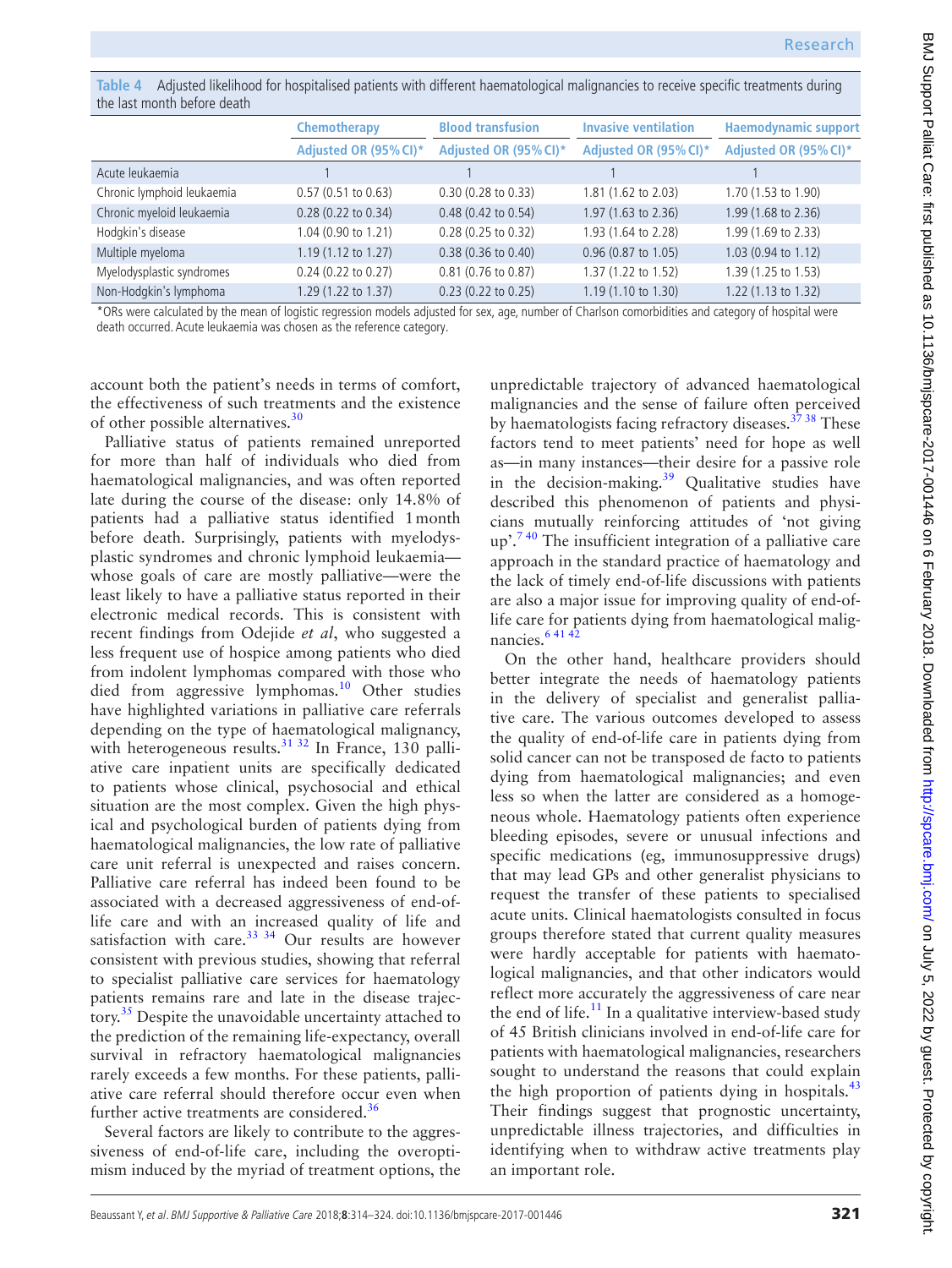| Referral to palliative care services in the last 3 months of<br>Table 5                                 |                                  |                 | fe of hospitalised patients with different haematological malignancies |             |                       |                         |                                     |                           |
|---------------------------------------------------------------------------------------------------------|----------------------------------|-----------------|------------------------------------------------------------------------|-------------|-----------------------|-------------------------|-------------------------------------|---------------------------|
|                                                                                                         | population<br><b>Total study</b> | Acute leukaemia | Chronic lymphoid Chronic myeloid<br>leukaemia                          | leukaemia   | lymphoma<br>Hodgkin's | <b>Multiple myeloma</b> | <b>Myelodysplastic</b><br>syndromes | Non-Hodgkin's<br>Iymphoma |
|                                                                                                         | $n=46629$                        | $n = 11531$     | $n = 4161$                                                             | $n=1157$    | $n = 1022$            | $n = 8803$              | $n = 6693$                          | $n = 13262$               |
|                                                                                                         | $n (9/6)$ *                      | $n (9/6)*$      | $n (0/6)$ *                                                            | $n (9/6) *$ | $n (9/6) *$           | $n (%)*$                | $n (%)*$                            | $n (%)*$                  |
| Reporting of palliative statust                                                                         |                                  |                 |                                                                        |             |                       |                         |                                     |                           |
| 30 days before death                                                                                    | 6916 (14.8)                      | 1832 (15.9)     | 455 (10.9)                                                             | 155 (13.4)  | 144(14.1)             | 1276 (14.5)             | 741 (11.1)                          | 2314 (17.5)               |
| 15 before death                                                                                         | 12312(26.4)                      | 3249 (28.2)     | 831 (20.0)                                                             | 251 (21.7)  | 278 (27.2)            | 2403 (27.3)             | 319 (19.7)                          | 3982 (30.0)               |
| 7 days before death                                                                                     | 16884 (36.2)                     | 4588 (39.8)     | 1139 (27.4)                                                            | 342 (29.5)  | 353 (34.5)            | 3302 (37.5)             | 842 (27.5)                          | 5319 (40.1)               |
| Day of death                                                                                            | 21863 (46.9)                     | 6119(53.1)      | 520 (36.5)                                                             | 447 (38.6)  | 430 (42.0)            | 4320 (49.1)             | 2380 (35.6)                         | 6650 (50.1)               |
| Palliative status was not reported‡ 24766 (53.1)                                                        |                                  | 5413 (46.9)     | 2641 (63.5)                                                            | 711 (61.4)  | 593 (58.0)            | 4484 (50.9)             | 4313 (64.4)                         | 6612 (49.9)               |
| Inpatient palliative care unit                                                                          |                                  |                 |                                                                        |             |                       |                         |                                     |                           |
| Admission                                                                                               | 2799 (6.0)                       | 772 (6.7)       | 146(3.5)                                                               | 61(5.3)     | 42 (4.1)              | 551 (6.3)               | 295 (4.4)                           | 930 (7.0)                 |
| Death                                                                                                   | 2583 (5.5)                       | 722(6.3)        | 137(3.3)                                                               | 59(5.1)     | 35 (3.4)              | 509 (5.8)               | 277 (4.1)                           | 845 (6.4)                 |
| Palliative care support bed                                                                             |                                  |                 |                                                                        |             |                       |                         |                                     |                           |
| Admission                                                                                               | 5843 (12.5)                      | 1607 (13.9)     | 410 (9.9)                                                              | 98 (8.5)    | 117(11.4)             | 1183(13.4)              | 511 (7.6)                           | 1917(14.5)                |
| Death                                                                                                   | 4939 (11.9)                      | 1356 (12.8)     | 340 (9.1)                                                              | 78(7.8)     | $(8.01)$ (5           | 997 (12.9)              | 453 (7.6)                           | 1618 (14.1)               |
| *Sex-standardised and age-standardised values, using the total study populat<br>t Cumulative perceptage |                                  |                 | ion as reference.                                                      |             |                       |                         |                                     |                           |

<span id="page-8-0"></span>TUMURINE PATHETIA †Cumulative percentage.

#During the last 3 months of life. ‡During the last 3 months of life.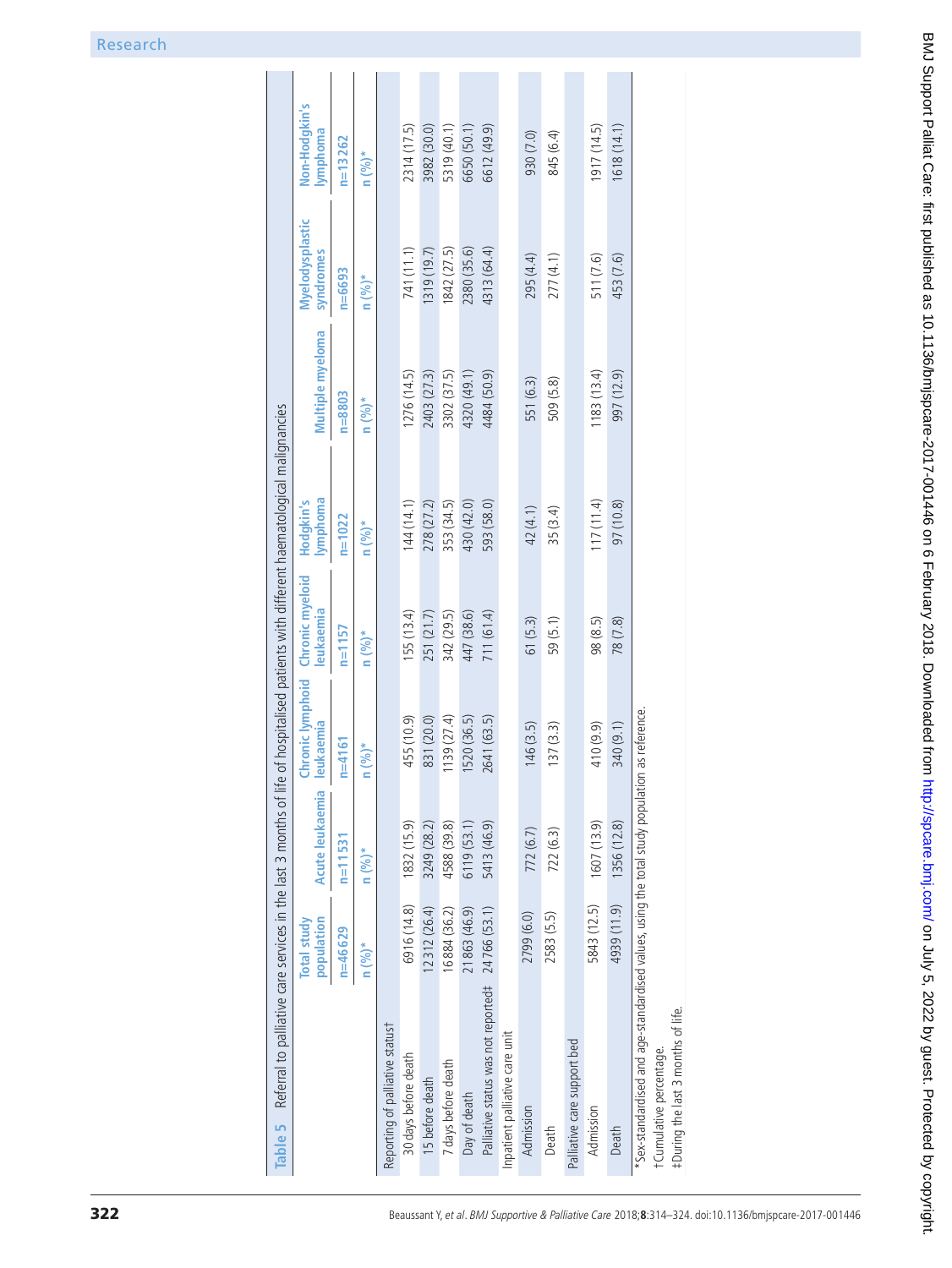BMJ Support Palliat Care: first published as 10.1136/bmjspcare-2017-001446 on 6 February 2018. Downloaded from <http://spcare.bmj.com/> on July 5, 2022 by guest. Protected by copyright.

Our findings should be interpreted in light of several limitations. First, data collection was based on a national hospital register, and therefore gives access only to hospital records and not to community-based care providers or nursing home facilities data. Since in-hospital death is often considered as indicative of a form of aggressive care itself, our study focused on a selected population that was more likely to receive aggressive treatments. Nevertheless, in France about 75%–80% of patients with haematological malignancies die in hospitals, and these findings cover the entire country with no selection of the patients based on their healthcare insurance scheme or their affiliation to a specific care provider. It should also be noted that oral molecular targeted therapy or immunotherapy delivered in community pharmacies were not reported in our dataset, which may underestimate the actual use of chemotherapy near the end of life. Second, we relied on ICD-10 diagnosis codes to identify primary and secondary malignancies: since we could not confirm these diagnoses with histological or imaging-based data, we cannot exclude inaccuracies in the characterisation of cancers. Third, we had no access to the date of diagnosis, the disease status, the type and number of disease-directed agents or quality-of-life measures. Furthermore, we had no information regarding surgical procedures and haematopoietic stem cell transplant. Fourth, we based our assessment of the timing of palliative status reporting on ICD-10 coding (Z51.5). This could lead to under-reporting of the actual proportion of patients whose situation was in fact identified and managed as palliative. Finally, our findings may not be entirely generalisable to other healthcare systems or countries.

# **Conclusion**

This article reports the first population-level study comparing the patterns of end-of-life care between different haematological malignancies. Consistently with previous reports, we found high rates of treatment use and low rates of palliative care referral. However, we also found substantial variation according to the type of haematological malignancy. Future studies should therefore differentiate haematological malignancies in the same manner as they differentiate solid tumours. These findings suggest the need for a better and earlier integration of the palliative care approach in the standard practice of haematology, while taking into account the specific needs of patients with advanced haematological malignancies.

**Acknowledgements** The authors acknowledge the contribution of the French Technical Agency for Hospital Information (ATIH) during the extraction of the data presented in this article.

**Contributors** LM had full access to all of the data in the study and takes responsibility for the integrity of the data and the accuracy of the data analysis. Study concept and design: LM, YB, AC, ED, PR. Acquisition of data: LM, RA, CT. Statistical

analysis: LM. Interpretation of data: all authors. Drafting of manuscript or revision for important intellectual content: all authors.

## **Competing interests** None declared.

**Ethics approval** This study was reviewed and approved by the French National Data protection Agency (CNIL, decision n°DE-2014–112) . In accordance with French regulation, additional ethical permit was not required because of the nature of the data collection (non-interventional study using irreversibly de-identified data related to deceased individuals).

**Provenance and peer review** Not commissioned; externally peer reviewed.

**Data sharing statement** Raw data cannot be made publicly available because of privacy issues. Additional tables can be provided by the authors on reasonable request.

© Article author(s) (or their employer(s) unless otherwise stated in the text of the article) 2018. All rights reserved. No commercial use is permitted unless otherwise expressly granted.

# **References**

- <span id="page-9-0"></span>1 Bower H, Björkholm M, Dickman PW, *et al*. Life expectancy of patients with chronic myeloid leukemia approaches the life expectancy of the general population. *[J Clin Oncol](http://dx.doi.org/10.1200/JCO.2015.66.2866)* 2016;34:2851–7.
- 2 Brenner H, Gondos A, Pulte D. Trends in long-term survival of patients with chronic lymphocytic leukemia from the 1980s to the early 21st century. *[Blood](http://dx.doi.org/10.1182/blood-2007-12-129379)* 2008;111:4916–21.
- <span id="page-9-1"></span>3 Gooley TA, Chien JW, Pergam SA, *et al*. Reduced mortality after allogeneic hematopoietic-cell transplantation. *[N Engl J](http://dx.doi.org/10.1056/NEJMoa1004383)  [Med](http://dx.doi.org/10.1056/NEJMoa1004383)* 2010;363:2091–101.
- <span id="page-9-2"></span>4 Sant M, Minicozzi P, Mounier M, *et al*. Survival for haematological malignancies in Europe between 1997 and 2008 by region and age: results of EUROCARE-5, a population-based study. *[Lancet Oncol](http://dx.doi.org/10.1016/S1470-2045(14)70282-7)* 2014;15:931–42.
- <span id="page-9-3"></span>5 LeBlanc TW, El-Jawahri A. When and why should patients with hematologic malignancies see a palliative care specialist? *[Hematology Am Soc Hematol Educ Program](http://dx.doi.org/10.1182/asheducation-2015.1.471)* 2015;2015:471–8.
- <span id="page-9-9"></span>6 Zimmermann C. Palliative care for patients with hematological malignancies: time for a new model. *[Leuk Res](http://dx.doi.org/10.1016/j.leukres.2016.07.012)* 2016;48:78–9.
- <span id="page-9-4"></span>7 Beaussant Y, Mathieu-Nicot F, Pazart L, *et al*. Is shared decision-making vanishing at the end-of-life? A descriptive and qualitative study of advanced cancer patients' involvement in specific therapies decision-making. *[BMC Palliat Care](http://dx.doi.org/10.1186/s12904-015-0057-4)* 2015;14:61.
- <span id="page-9-5"></span>8 Hui D, Kim SH, Roquemore J, *et al*. Impact of timing and setting of palliative care referral on quality of end-of-life care in cancer patients. *[Cancer](http://dx.doi.org/10.1002/cncr.28628)* 2014:120:1743–9.
- <span id="page-9-6"></span>9 Hui D, Didwaniya N, Vidal M, *et al*. Quality of end-of-life care in patients with hematologic malignancies: a retrospective cohort study. *[Cancer](http://dx.doi.org/10.1002/cncr.28614)* 2014;120:1572–8.
- <span id="page-9-8"></span>10 Odejide OO, Cronin AM, Earle CC, *et al*. Hospice use among patients with lymphoma: impact of disease aggressiveness and curability. *[J Natl Cancer Inst](http://dx.doi.org/10.1093/jnci/djv280)* 2016;108.
- <span id="page-9-10"></span>11 Odejide OO, Cronin AM, Condron NB, *et al*. Barriers to quality end-of-life care for patients with blood cancers. *[J Clin Oncol](http://dx.doi.org/10.1200/JCO.2016.67.8177)* 2016;34:3126–32.
- <span id="page-9-7"></span>12 LeBlanc TW, Abernethy AP, Casarett DJ. What is different about patients with hematologic malignancies? A retrospective cohort study of cancer patients referred to a hospice research network. *[J Pain Symptom Manage](http://dx.doi.org/10.1016/j.jpainsymman.2014.07.003)* 2015;49:505–12.
- 13 Morikawa M, Shirai Y, Ochiai R, *et al*. Barriers to the collaboration between hematologists and palliative care teams on relapse or refractory leukemia and malignant lymphoma patients' care: a qualitative study. *[Am J Hosp Palliat Care](http://dx.doi.org/10.1177/1049909115611081)* 2016;33:977–84.